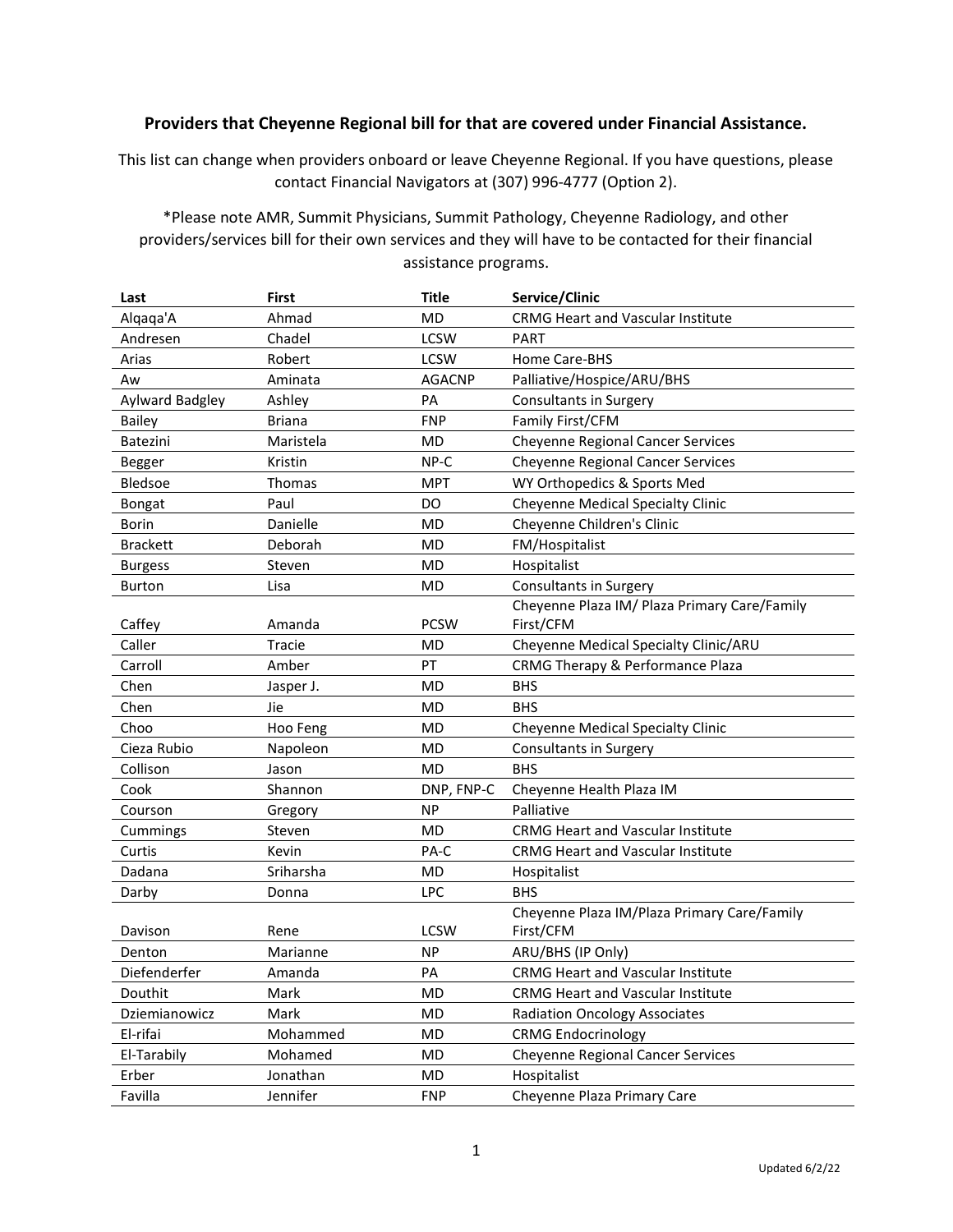| Follett           | Kelly            | <b>MD</b>   | Cheyenne Children's Clinic                   |
|-------------------|------------------|-------------|----------------------------------------------|
| Freeman           | Aaron            | MD          | Cheyenne Plaza Primary Care                  |
| Friis             | <b>Brian</b>     | <b>DPM</b>  | CRMG Podiatry/ Wound Care                    |
| Gates             | Jeremy           | MD          | Consultants in Surgery                       |
| Gavagan           | Eileen           | <b>LPC</b>  | Cheyenne Children's Clinic                   |
| Gkotsis           | Georgios         | MD          | <b>CRMG Heart and Vascular Institute</b>     |
| Glatterer         | Milton           | <b>MD</b>   | <b>CRMG Heart and Vascular Institute</b>     |
| Gray              | Linden           | <b>FNP</b>  | Family First/CRMG Immunization Clinic        |
| Grinnell          | Lillah           | <b>NP</b>   | ARU/BHS                                      |
| Guadagnoli        | Mark             | <b>MD</b>   | <b>CRMG Heart and Vascular Institute</b>     |
| Gundepalli        | Sai              | MD          | Hospitalist                                  |
| Hambright D'Hooge | Anna             | <b>RD</b>   | <b>FNS Outpatient</b>                        |
| Hardin            | Shelley          | <b>LMFT</b> | <b>BHS</b>                                   |
| Harnish           | Amy Jo           | <b>MD</b>   | Cheyenne Family Medicine                     |
| Harris            | Marciann (Marci) | <b>NP</b>   | <b>Family First</b>                          |
| Harrison          | Hali             | <b>RD</b>   | <b>CRMG Endocrinology</b>                    |
| Harrison          | William          | MD          | Cheyenne Plaza Primary Care                  |
| Hassell           | Joanne           | <b>MD</b>   | Cheyenne Children's Clinic                   |
| Horam             | W. Joseph        | MD          | Cheyenne Children's Clinic                   |
| Horst             | Brian P.         | MD          | Cheyenne Children's Clinic                   |
| Howard            | Charles          | PhD         | Cheyenne Medical Specialty Clinic            |
| Hughes            | Andrew           | <b>MD</b>   | Cheyenne Plaza Primary Care                  |
| Ilharreguy        | Arthur           | <b>NP</b>   | Hospitalist                                  |
| Ingnam            | Sisham           | <b>MD</b>   | Hospitalist                                  |
| Inman             | Brandi           | <b>LCSW</b> | <b>BHS</b>                                   |
| Johnson (Geis)    | Mera             | DO          | Cheyenne Children's Clinic                   |
| Jones             | Gabrielle A.     | <b>NP</b>   | CFM/FF/Plaza Primary Care/Plaza Int Medicine |
| Kahlon            | Arunpreet (Arun) | MD          | <b>CRMG Heart and Vascular Institute</b>     |
| Kanter            | Roy              | MD          | Cheyenne Medical Specialty Clinic            |
| Kaste             | Sunflower        | FNP-C       | Cheyenne Children's Clinic                   |
| Keaton            | Mark             | MD          | <b>Cheyenne Regional Cancer Services</b>     |
| Kelts             | Eric             | MD          | Cheyenne Medical Specialty Clinic            |
| Kennedy           | Damon            | DO          | <b>CRMG Heart and Vascular Institute</b>     |
| Kfoury            | Elias            | <b>MD</b>   | <b>CRMG Heart and Vascular Institute</b>     |
| Khan              | Iqtidar          | MD          | Hospitalist                                  |
| Khan              | Abdur            | MD          | <b>CRMG Heart and Vascular Institute</b>     |
| Kisicki           | Daniel           | MD          | WOSM/Plaza Primary Care/CFM                  |
| Knight            | Gwen             | RD,CDE      | <b>CRMG Endocrinology</b>                    |
| Knott             | Jonathan         | MD          | WY Orthopedics & Sports Med                  |
| Kollipara         | Vijaya           | MD          | Hospitalist                                  |
| Kondapalli        | Anusha           | MD          | Hospitalist                                  |
| Kranz             | April            | MD          | Pediatric Hospitalist                        |
| Kranz-Ferguson    | April            | MD          | Cheyenne Children's Clinic (IP Only)         |
| Krowl             | Lauren           | MD          | Hospitalist                                  |
| Krumm             | Kimberly         | <b>OTR</b>  | WY Orthopedics & Sports Med                  |
| Lackett           | Kelli            | <b>LMFT</b> | <b>BHS</b>                                   |
| LaVoy             | Cheryl           | PT          | WY Orthopedics & Sports Med                  |
| Lawand            | Oussama          | MD          | <b>CRMG Heart and Vascular Institute</b>     |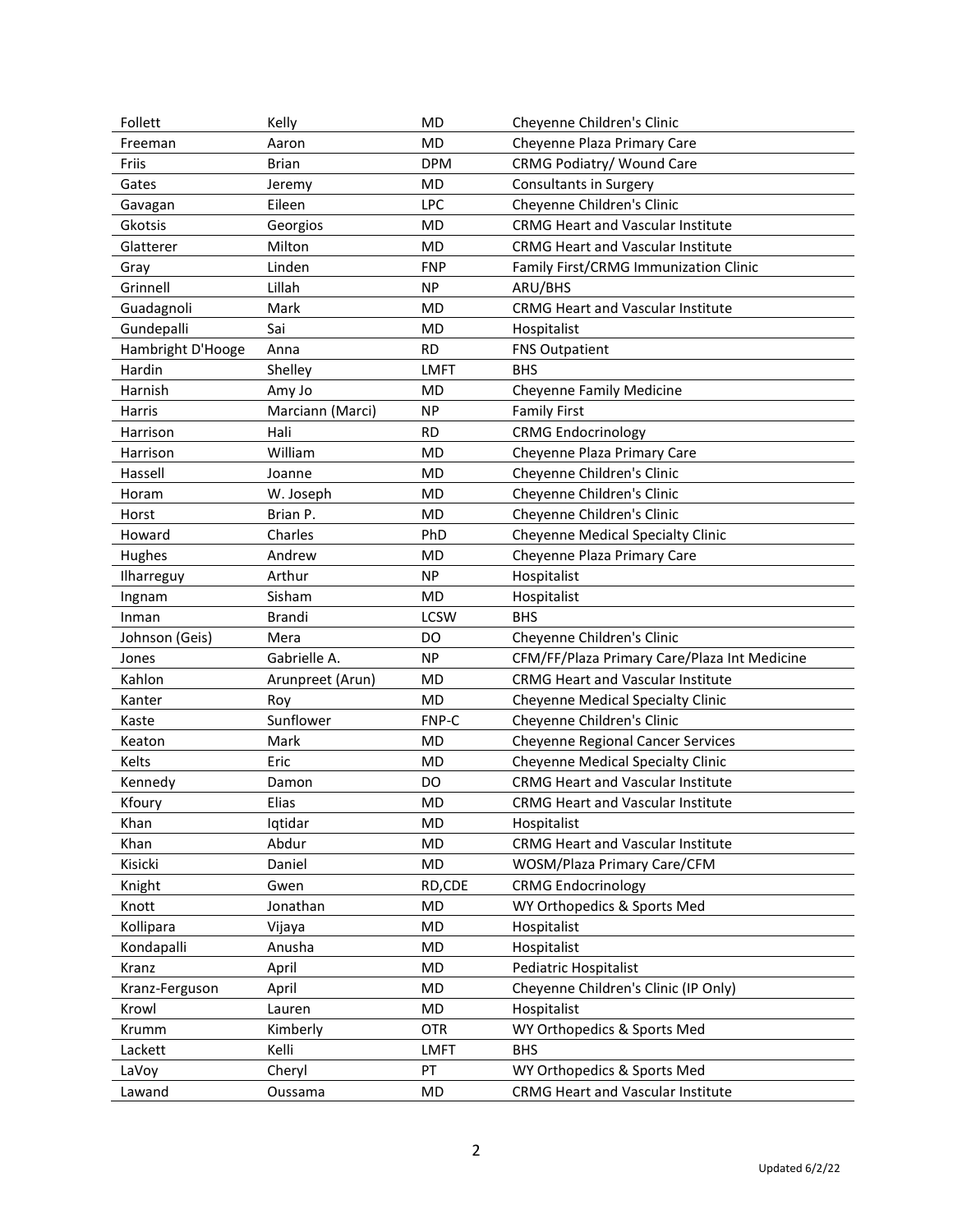| Leung         | Karen               | <b>MD</b>   | Wound Clinic/TCU                               |
|---------------|---------------------|-------------|------------------------------------------------|
| Lewis         | Aaron               | MD          | <b>CRWC Trauma</b>                             |
| Licking       | Nicole              | <b>DO</b>   | <b>Cheyenne Medical Specialty Clinic</b>       |
| Liff          | David               | MD          | <b>CRMG Heart and Vascular Institute</b>       |
| Looby         | Joseph              | DO          | WY Orthopedics & Sports Med                    |
| Lopez         | AnnMarie Bernardine | <b>MD</b>   | Hospitalist                                    |
| Madhwani      | Vipul               | <b>MD</b>   | <b>CRMG Heart and Vascular Institute</b>       |
| Maxey         | Tyler               | DO          | Hospitalist                                    |
| McKee         | Michael             | LPC         | <b>PART</b>                                    |
| <b>Meares</b> | AJ                  | <b>MD</b>   | Cheyenne Medical Specialty Clinic              |
| Medina        | Jonathon            | <b>MD</b>   | <b>Cheyenne Family Medicine</b>                |
| Mehdiratta    | Atam (Adam)         | MD          | <b>CRWC Trauma</b>                             |
| Mickelson     | Ashlee              | <b>LCSW</b> | <b>BHS</b>                                     |
| Mobily        | Matthew             | <b>MD</b>   | Consultants in Surgery                         |
| Mohar         | <b>Bradley</b>      | DO          | Hospitalist                                    |
| Mondanaro     | Kathlene            | DO          | Hospitalist                                    |
| Monger        | Robert              | <b>MD</b>   | Palliative                                     |
| Monger        | Robert              | <b>MD</b>   | Cheyenne Medical Specialty Clinic              |
| Muir          | John (J.D.)         | MD          | <b>BHS</b>                                     |
| Mumtaz        | Muhammad            | <b>MD</b>   | Hospitalist                                    |
| Neuda         | Aurelia             | <b>LPC</b>  | Cheyenne Children's Clinic                     |
| Oberg         | Kevin               | PA          | <b>CVPA</b>                                    |
| O'Holleran    | Lawrence            | <b>MD</b>   | <b>Wound Clinic</b>                            |
| Osthoff       | Lisa                | <b>LPC</b>  | PART/BHS                                       |
| Pacheco       | Sheena              | <b>NP</b>   | Cheyenne Regional Cancer Services/Family First |
| Paglia        | Leisann             | <b>RD</b>   | <b>FNS Outpatient</b>                          |
| Pan           | Hao                 | <b>MD</b>   | <b>CRMG Heart and Vascular Institute</b>       |
| Peters        | Maelee              | <b>LPC</b>  | <b>BHS</b>                                     |
| Pichel        | Marissa             | PA          | Cheyenne Children's Clinic                     |
| Prime         | Danille             | <b>MD</b>   | <b>Cheyenne Medical Specialty Clinic</b>       |
| Prince        | Collin              | <b>PNP</b>  | Cheyenne Children's Clinic                     |
| Pullos        | Take                | <b>MD</b>   | <b>Consultants in Surgery</b>                  |
| Pushcar       | Cheryl              | <b>NP</b>   | Cheyenne Health Plaza IM                       |
| Reeb          | Steven              | <b>MD</b>   | Cheyenne Regional Medical Center               |
| Reilly        | Mark                | MD          | <b>Radiation Oncology Associates</b>           |
| Renfro        | Elaine              | LCSW        | PART                                           |
| Rifai         | Abdelhadi           | MD          | <b>CRMG Heart and Vascular Institute</b>       |
| Rivard        | Daniel              | MD          | ARU/Palliative/Cheyenne Health Plaza IM        |
| Robbins       | James               | MD          | Hospitalist                                    |
| Robinson      | Deven               | NP-C        | <b>BHS</b>                                     |
| Rose          | Andrew              | <b>MD</b>   | Cheyenne Children's Clinic                     |
| Rytlewski     | Jason               | MD          | <b>CRMG Heart and Vascular Institute</b>       |
| Saydjari      | Kally               | <b>NP</b>   | Cheyenne Children's Clinic                     |
| Schiel        | Philip              | MD          | <b>Family First</b>                            |
| Schulz        | Kahla               | <b>LCSW</b> | <b>BHS</b>                                     |
| Scott         | Michael             | PA          | WY Orthopedics & Sports Med                    |
| Sebesta       | Jannene             | <b>FNP</b>  | Palliative                                     |
| Shah          | Atman               | MD          | CRMG Heart and Vascular Institute              |